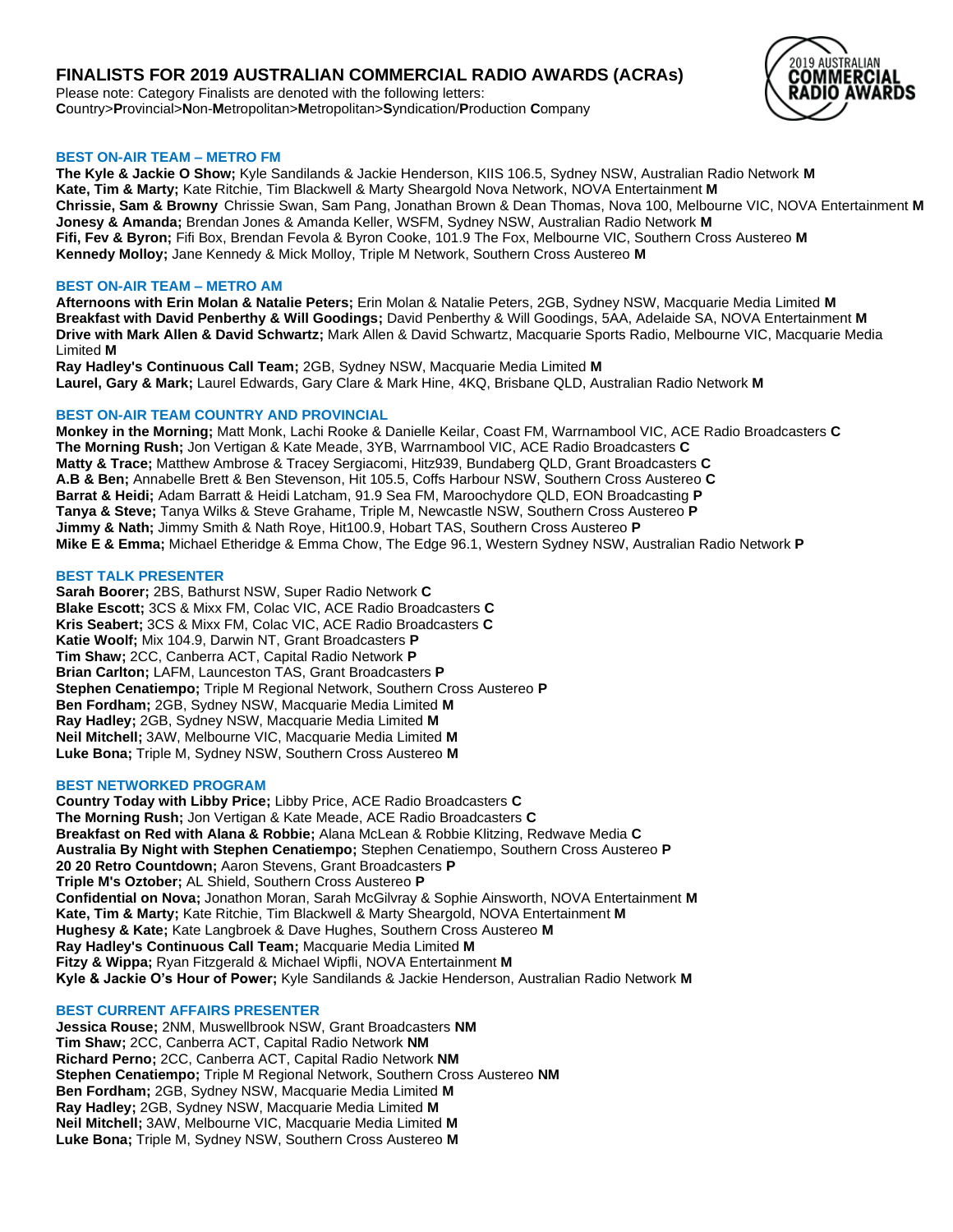#### **BEST ENTERTAINMENT PRESENTER**

**Daniel King;** B-Rock, Bathurst NSW, Super Radio Network **C Patrick Hutley;** Power FM, Bega NSW, Grant Broadcasters **C Alo Baker;** Hit93.5, Dubbo NSW, Southern Cross Austereo **C Jeremy Ryan;** Triple M, Newcastle NSW, Southern Cross Austereo **P Paul Holmes;** 2CA, Canberra ACT, Capital Radio Network **P Simon Baggs;** Hit106.9, NewcastleNSW, Southern Cross Austereo **P Ellie Angel-Mobbs;** Hit104.7, Canberra ACT, ARN/SCA **P Kate Ritchie;** Nova Network, Sydney NSW, NOVA Entertainment **M Tim Blackwell;** Nova Network, Sydney NSW, NOVA Entertainment **M Sam Pang;** Nova 100, Melbourne VIC, NOVA Entertainment **M Lawrence Mooney;** Triple M, Sydney NSW, Southern Cross Austereo **M**

#### **BEST MUSIC PRESENTER**

**Joshua Olek;** K rock, Geelong VIC, Grant Broadcasters **NM Gemma Maddox;** Hit104.7, Canberra ACT, ARN/SCA **NM Mike Duncan;** 2GO, Gosford NSW, Southern Cross Austereo **NM Al Dobie;** Gold 92.5, Gold Coast QLD, Southern Cross Austereo **NM Melissa Doyle;** smoothfm Network, NOVA Entertainment **M Gordie Waters;** KIIS 106.5, Sydney NSW, Australian Radio Network **M Tim Lee;** Hit92.9, Perth WA, Southern Cross Austereo **M Kent "Smallzy" Small;** Nova Network, NOVA Entertainment **M**

## **BEST SPORTS PRESENTER**

**Blake Escott;** 3CS & Mixx FM, Colac VIC, ACE Radio Broadcasters **C Lachlan Winnall;** 5RM, Berri SA, Grant Broadcasters **C Martin Agatyn;** 7AD & 7BU, Devonport & Burnie TAS, Grant Broadcasters **C Kate Meade;** 3YB, Warrnambool VIC, ACE Radio Broadcasters **C Tom King;** K rock, Geelong VIC, Grant Broadcasters **P Nick Risteski;** Mix 106.3, Canberra ACT, ARN/SCA **P Chris Coleman;** Mix 106.3, Canberra ACT, ARN/SCA **P Wayde Chiesa;** Triple M, Townsville QLD, Southern Cross Austereo **P Peter Sterling;** Triple M, Sydney NSW, Southern Cross Austereo **M Sam Pang;** Nova 100, Melbourne VIC, NOVA Entertainment **M Tim Lane;** 3AW, Melbourne VIC, Macquarie Media Limited **M Gerard Whateley;** 1116 SEN, Melbourne VIC, Pacific Star Network **M**

#### **BEST SYNDICATED AUSTRALIAN PROGRAM**

**Boxed In;** Fifi Box, Kaycee Frame & Matt Curry, Southern Cross Austereo **Carrie & Tommy;** Carrie Bickmore & Tommy Little, Southern Cross Austereo **Kate, Tim & Marty;** Kate Richie, Tim Blackwell, Marty Sheargold & the Nova Entertainment Syndication Team, NOVA Entertainment **The Trending 20;** David Ferrier, Angus O'Loughlin & Matt Curry, Southern Cross Austereo **My Generation;** Ugly Phil, Jane Gazzo, Vicki Poupounaki, John Peters & Matt Curry, Southern Cross Austereo

#### **BEST STATION PRODUCED COMEDY SEGMENT**

**Brad's Big Black Box;** Brad Blissett, Power FM, Bega NSW, Grant Broadcasters **C Bottlo Embarrassment;** Jon Vertigan & Kate Meade, 3YB, Warrnambool VIC, ACE Radio Broadcasters **C Oh No Damo!;** Sam Arenson, Power FM, Muswellbrook NSW, Grant Broadcasters **C Let's Get It Done NSW;** David Dollin, Triple M, Newcastle NSW, Southern Cross Austereo **P Bohemian Year-In-Review-sody;** Nick Gill, Mark Brewer, Jess Farchione, Simon Baggs, Jackson Bingham & Ashleigh Smith, Hit106.9, Newcastle NSW, Southern Cross Austereo **P Disclaimer Man;** Luke Bradnam, Gold 92.5, Gold Coast QLD, Southern Cross Austereo **P Kate's Quirkies;** Kate Ritchie, Tim Blackwell & Marty Sheargold, Nova Network, NOVA Entertainment **M Back to School Specials;** Radio Chaser, Triple M, Sydney NSW, Southern Cross Austereo **M Theresa Green on International Women's Day;** Lawrence Mooney, Triple M, Sydney NSW, Southern Cross Austereo **M Jane for the Today Show:** Jane Kennedy, Mick Molloy & Chris Marsh, Triple M, Melbourne VIC, Southern Cross Austereo **M**

#### **BEST DIGITAL RADIO FORMAT**

**Coles Radio;** NOVA Entertainment Coles Radio Team, NOVA Entertainment **Elf Radio;** iHeartRadioTeam, Australian Radio Network **Kinderling Kids Radio;** The Parent Brand **Triple M Classic Rock Digital;** Adam Williscroft, Southern Cross Austereo **CW Remix for Chemist Warehouse;** Australian Radio Network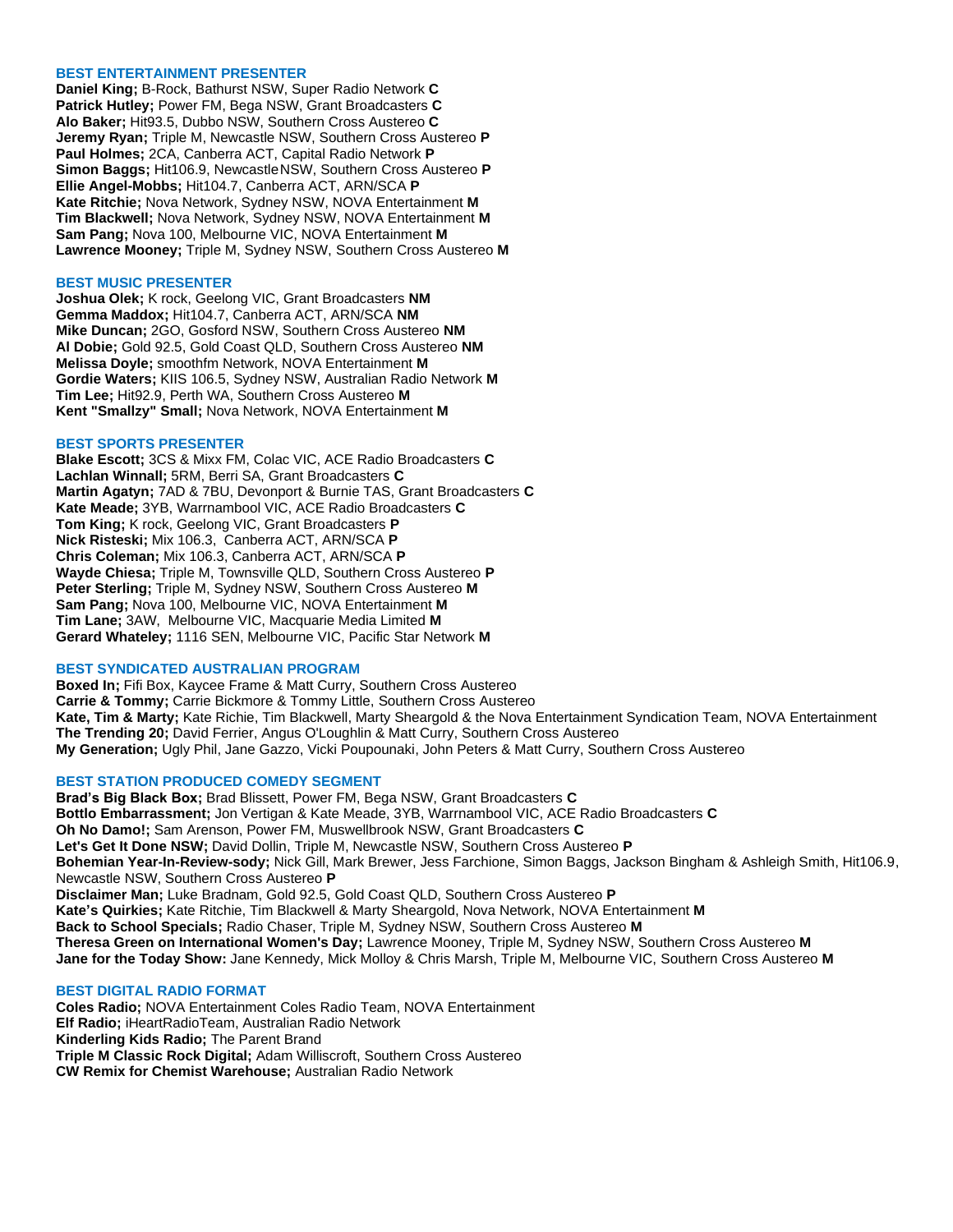#### **BEST NEWCOMER ON-AIR**

**George Sargent;** 2BS, Bathurst NSW, Super Radio Network **C Annabelle Brett;** Hit105.5, Coffs Harbour NSW, Southern Cross Austereo **C Cass Catsoulis;** Hit102.3, Port Macquarie NSW, Southern Cross Austereo **C Josiah Shala;** Hit96.9, Shepparton VIC, Southern Cross Austereo **P Erin Ramsay;** Star 104.5, Gosford NSW, NOVA Entertainment **P Nicole Mitchell;** Hit100.9, Hobart TAS, Southern Cross Austereo **P Zoe Norton Lodge;** Triple M, Sydney NSW, Southern Cross Austereo **M Jack Post;** Gold 104.3, Melbourne VIC, Australian Radio Network **M Rebecca Morse;** Hit107, Adelaide SA, Southern Cross Austereo **M Dylan Alcott;** Hit Network, Southern Cross Austereo **M**

# **BRIAN WHITE AWARD FOR RADIO JOURNALISM**

**Scott Mayman;** Radio 97 Murwillumbah NSW, Super Radio Network **NM Katie Woolf;** Mix 104.9, Darwin NT, Grant Broadcasters **NM Ben Fordham;** 2GB, Sydney NSW, Macquarie Media Limited **M Clinton Maynard;** Macquarie Sports Radio, Sydney NSW, Macquarie Media Limited **M Matthew Pantelis;** FIVEaa, Adelaide SA, NOVA Entertainment **M Luke Bona;** Triple M, Sydney NSW, Southern Cross Austereo **M**

#### **BEST COMMUNITY SERVICE PROJECT**

**Upper Hunter Christmas Spectacular;** Max Morris, 2NM & Power FM, Muswellbrook NSW, Grant Broadcasters **C Bottles For Bundarra;** James Irvine, 2NZ, Inverell NSW, Super Radio Network **C Tathra Radiothon;** 2EC & Power FM, Bega NSW, Grant Broadcasters **C i98FM Illawarra Convoy;** i98FM Convoy Team, i98FM, Wollongong NSW, WIN Network **P Rise Above Convoy;** 2CA & 2CC, Canberra ACT, Capital Radio Network **P EndoMarch;** Ellie Angel-Mobbs, Mix 106.3, Canberra ACT, ARN/SCA **P Stand Up To Domestic Violence;** Bridget Daley & Spida Everitt, Gold 92.5, Gold Coast QLD, Southern Cross Austereo **M Kennedy Molloy's trip to Yuendumu for Red Dust;** Jane Kennedy, Mick Molloy, Chris Marsh & Whitney Plowman, Triple M, Melbourne VIC, Southern Cross Austereo **M Neil's Wheel;** Neil Mitchell, 3AW, Melbourne VIC, Macquarie Media Limited **M Radiothon - The Children's Hospital at Westmead;** Katherine Tonkin, Georgie Page, Alex Martin, Polly Goodchild, Polly-India Morcillo & Vanessa Butcher, smoothfm, Sydney NSW, NOVA Entertainment **M Jodie & Soda's Ferris Wheel World Record – Flinders Foundation;** The Jodie & Soda Breakfast Team, Mix 102.3, Adelaide SA, Australian Radio Network **M**

#### **BEST RADIO SHOW PODCAST**

**Josiah & Elly Catch Up;** Josiah Shala & Elly Chaney, Hit96.9, Shepparton VIC, Southern Cross Austereo **NM Flinders Island Adventure;** Glenn Hartas, 7SD, Scottsdale TAS, Grant Broadcasters **NM The Jimmy & Nath Podcast;** Jimmy Smith & Nath Roye, Hit100.9, Hobart TAS, Southern Cross Austereo **NM The Emergency Anthony Griffin Special;** Mark "MG" Geyer, Liam Flanagan, Charlie White, Anthony Difederico & Deirdre Fogarty, Triple M, Sydney NSW, Southern Cross Austereo **M Heidi, Xavier & Ryan;** Heidi, Xavier & Ryan Team, Hit92.9, Perth WA, Southern Cross Austereo **M Ricky Gervais One-On-One with Christian O'Connell;** The Christian O'Connell Breakfast Show, Gold 104.3, Melbourne VIC, Australian Radio Network **M**

**Scamming the Scammer;** Kate Langbroek, Hit Network, Sydney, NSW, Southern Cross Austereo **M**

#### **BEST ORIGINAL PODCAST – BRANDED**

**The Network;** Ross Greenwood, Chris North, Sam Stove, Sam Clayton & Alex Smith, Macquarie Media Limited **Focus On Ability;** Nova Employment & the Nova Entertainment Podcast Team, NOVA Entertainment **Ford Ranger - Leading Ideas Podcast Series;** Ross Allen, Sian Thomas, Victoria Young, Eleyna Michael, Dr Graham Philips, Dave Zwolenski, Darcy Thomson & Nadine Smith, Southern Cross Austereo

#### **BEST ORIGINAL PODCAST – UNBRANDED**

**Am I A Bad Mum?;** Katie Mattin & Rachel Thaiday, NOVA Entertainment **Romantically Challenged;** Sami Lukis, PodcastOne Australia **We're All Animals;** Tracey Preston, PodcastOne Australia **ATM Boy - Adam Shand at Large;** Adam Shand, PodcastOne Australia **Hamish & Andy;** Hamish Blake & Andy Lee, PodcastOne Australia **Radical Fashionism;** Christian Wilkins & Andy Kelly, PodcastOne Australia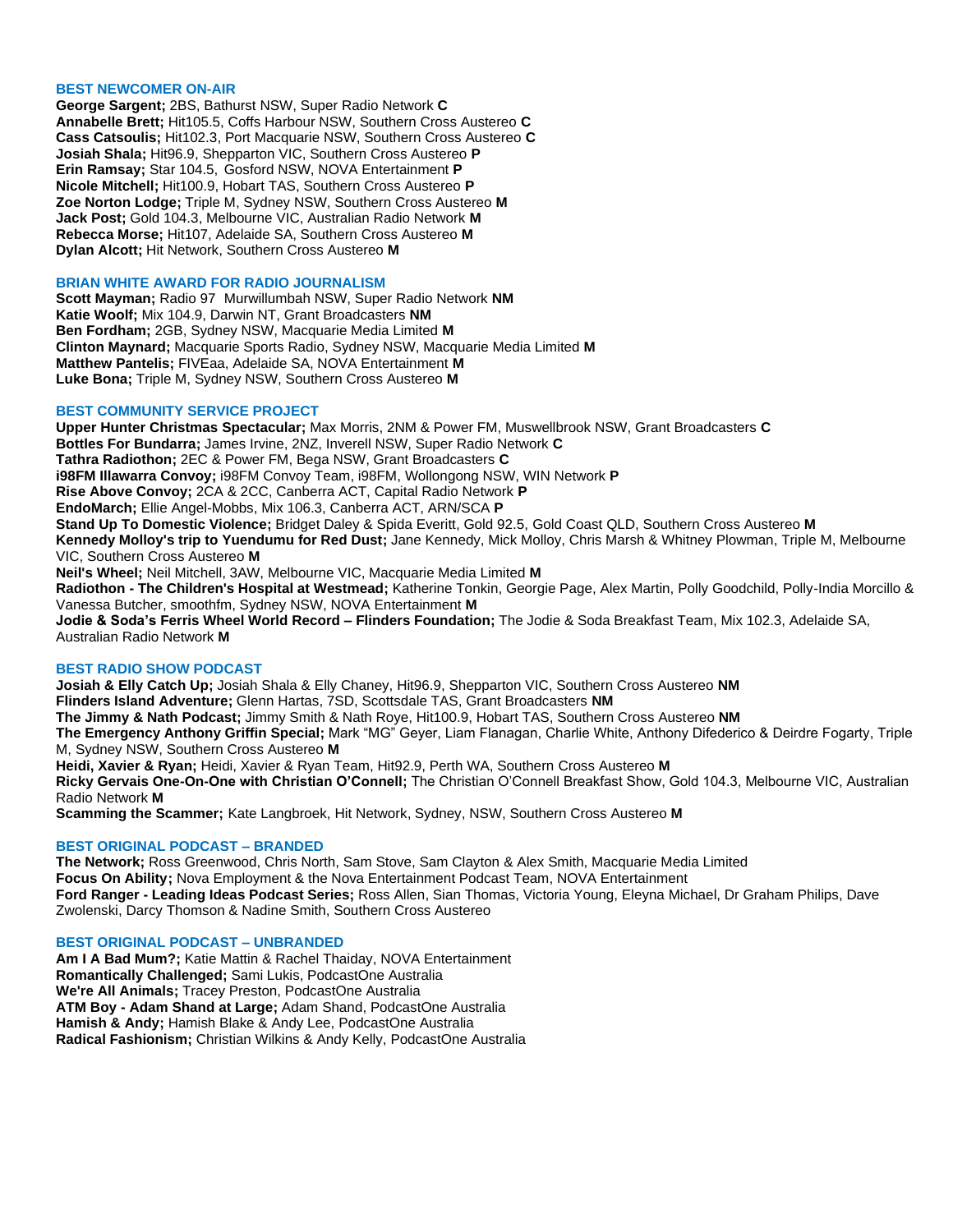# **BEST SPORTS EVENT COVERAGE**

**The Supercheap Auto Bathurst 1000;** The B-Rock Race Team, B-Rock, Bathurst NSW, Super Radio Network **NM 2018 AFL Grand Final Call;** K rock Football Commentary Team, K rock, Geelong VIC, Grant Broadcasters **NM JT's Last Game;** The Cowboys Call Team, Triple M, Townsville QLD, Southern Cross Austereo **NM State of Origin Game II;** Ray Hadley's Continuous Call Team, 2GB, Sydney NSW, Macquarie Media Limited **M 2018 AFL Grand Final;** 3AW Football, 3AW, Melbourne VIC, Macquarie Media Limited **M**

**Commonwealth Games;** Ashley Bradnam, Kip Wightman, David Lutteral, Susie O'Neill, Jay Walkerden, Laura Allen-Ducat, Abbey Barry, Luke McKew, Mitch Lewis, Samantha Rose Spence, Ange Anderson & Dee Curtis, Nova 106.9, Brisbane QLD, NOVA Entertainment **M Horn vs. Mundine;** Ray Hadley, James Willis & Billy Dib, Macquarie Sports Radio, Sydney NSW, Macquarie Media Limited **M**

#### **BEST DOCUMENTARY**

**Christchurch;** Josh Newth, Mix FM, Maroochydore QLD, EON Broadcasting **NM**

**David Collins – Goodbye, Farewell, Amen;** David Collins, Tanya Wilks, Mark Brewer & David Dollin, KO FM, Newcastle NSW, Southern Cross Austereo **NM**

**Heads Up;** Luke Lum & Allison Rasmussen, Hit103.1, Townsville QLD, Southern Cross Austereo **NM The Kennedy Molloy Remembrance Day Special for Soldier On;** Jane Kennedy, Mick Molloy & Chris Marsh, Triple M, Melbourne VIC, Southern Cross Austereo **M**

**Jimmy Barnes R U OK Day;** Triple M Content, Triple M, Sydney NSW, Southern Cross Austereo **M The Moment: Jason McCartney;** Mark Howard, Michael James & Matt Nikolic, Triple M, Melbourne VIC, Southern Cross Austereo **M Triggered with Deborah Clay;** Deborah Clay & Patrick Rice, KIIS 106.5, Sydney NSW, Australian Radio Network **M**

### **BEST MUSIC SPECIAL**

**Queen Celebration;** Chris Mills, 2MG, Mudgee NSW, Super Radio Network **C**

**One Song Each Music Festival;** Zinc 96 - Programming Team, Zinc 96, Gympie QLD, Grant Broadcasters **C Australian Rock International Groundbreakers;** Anthony Thompson, 2QN, Deniliquin NSW, ACE Radio Broadcasters **C Alana and Robbie's David Guetta Music Special;** Alana McLean & Robbie Klitzing, Red FM, Regional WA, Redwave Media **C 20 Years In 20 Days;** Peter Davidson & Marc McCreadie, 2CA, Canberra ACT, Capital Radio Network **P World Expo Day;** Drew Chapman, River 949, Ipswich QLD, Grant Broadcasters **P Jai Waetford Special;** The Edge & Jimmy Manning, The Edge 96.1, Western Sydney NSW, Australian Radio Network **P**

**The Eagles – Reborn;** Mike Hammond, Jamie Greene & Jeff Jenkins, WSFM, Sydney NSW, Australian Radio Network M

**How The West Was Rocked;** Dean Clairs & Neil Pagett, mix94.5, Perth WA, Southern Cross Austereo M

**Smallzy Live From Nova's Red Room LA Edition with Shawn Mendes;** Kent "Smallzy" Small, Zach La Cava, Gemma Prendergast,

Daniel Bezzina, Claire Marshall, Danielle Kosoric & Oriel Guthrie, Nova Network, NOVA Entertainment **M**

**Phil's On The Phone;** Gavin Miller, Gold 104.3, Melbourne VIC, Australian Radio Network **M**

**Backstreet Boys Live in Las Vegas;** Carrie Bickmore & Tommy Little, Hit Network, Southern Cross Austereo **M**

# **BEST MULTIMEDIA EXECUTION – STATION**

**Hit104.7 Skyfire;** Zak Davies, Tarryn Evans, Adam Jansen, Alexandra Carlon, Georgia Duck, Josh Torney, Ned Breward, Matt Heap, Bethany Larsen, Gemma Maddox & Rod Cuddihy, Hit104.7, Canberra ACT, ARN/SCA **NM**

**Star 1019 School Disco;** Star 1019, Mackay QLD, Grant Broadcasters **NM**

**World's 1st Instagram Story Movie - The 7th Floor;** Nick Gill, Simon Baggs, Jess Farchione, Jackson Bingham, Perry Lazaris & Ashleigh Smith, Hit106.9, Newcastle NSW, Southern Cross Austereo **NM**

**Triple M's CoMMMedy Kids;** Triple M, Hobart TAS, Southern Cross Austereo **NM**

**Fifi, Fev & Byron's Real Slim Tradie;** Fifi Box, Brendan Fevola & Byron Cooke, 101.9 The Fox, Melbourne VIC, Southern Cross Austereo **M**

**Fitzy's 10 Years of Marriage Tests;** Ryan Fitzgerald, Michael Wipfli & Sean Bell, Nova 96.9, Sydney NSW, NOVA Entertainment **M Barb;** The Hughesy & Kate Team, Hit Network, Southern Cross Austereo **M**

**Inside The Call Box At Origin I;** Dan Ginnane, Anthony Difederico & The Triple M NRL Team, Triple M, Sydney NSW, Southern Cross Austereo **M**

**One Last Dream;** Tom Stevens, The Christian O'Connell Breakfast Show & the Gold 104.3 Content Team, Gold 104.3, Melbourne VIC, Australian Radio Network **M**

**Ash, Kip, Luttsy & Susie O'Neill - Corey Butterfly Try & Corey-Oake;** Ashley Bradnam, Kip Wightman, David Lutteral, Susie O'Neill Mitch Lewis & Corey Oates, Nova 106.9, Brisbane QLD, NOVA Entertainment **M**

#### **BEST MULTIMEDIA EXECUTION – SALES**

**Priceline Radio & Digital Campaign;** The Magic931 Sales & Programming Team, Magic931, Berri SA, Grant Broadcasters **NM Jesse & Juelz' Busselton Jetty Swim;** Grant Fletcher, Jesse Watkins, Juelz Jarry, Simone Butland & Amy Collett, Hit Southwest, Bunbury WA, Southern Cross Austereo **NM**

**Wave FM's McWedding;** Wave FM Content Team, Wave FM, Wollongong NSW, Grant Broadcasters **NM**

**Carlton Draught Community Cup;** Jacquie Impey & Anne Sutherland, Coast FM & TRSN, Warrnambool VIC, ACE Radio Broadcasters **NM**

**SPC - Keep It Simple;** The Studio at SCA - Sydney & Agency Sales Sydney, 2Day FM, Sydney NSW, Southern Cross Austereo **M Tim Tam Slam;** KIIS Network, Sydney NSW, Australian Radio Network **M**

**Nova & Liberty's Comedic Free Thinker;** NOVA CREATE, Nova 100, Melbourne VIC, NOVA Entertainment **M**

**Afterpay Presents Nova's Red Room with Gang of Youths;** Stephanie Loupelis, Claire Marshall, Aleksei Plinte, Lynette Churchill, Danielle Kosoric, Briar-Louise Rose, Oriel Guthrie, Mitchell Jones, Amy Don, Tara Wyllie, Amanda Ong, Leesa Ogilvy, Brendan Taylor, Tony Thomas & Jane Elliot, Nova 96.9, Sydney NSW, NOVA Entertainment **M**

**Harris 'Coffee Making Intervention';** KIIS Network, Sydney NSW, Australian Radio Network **M**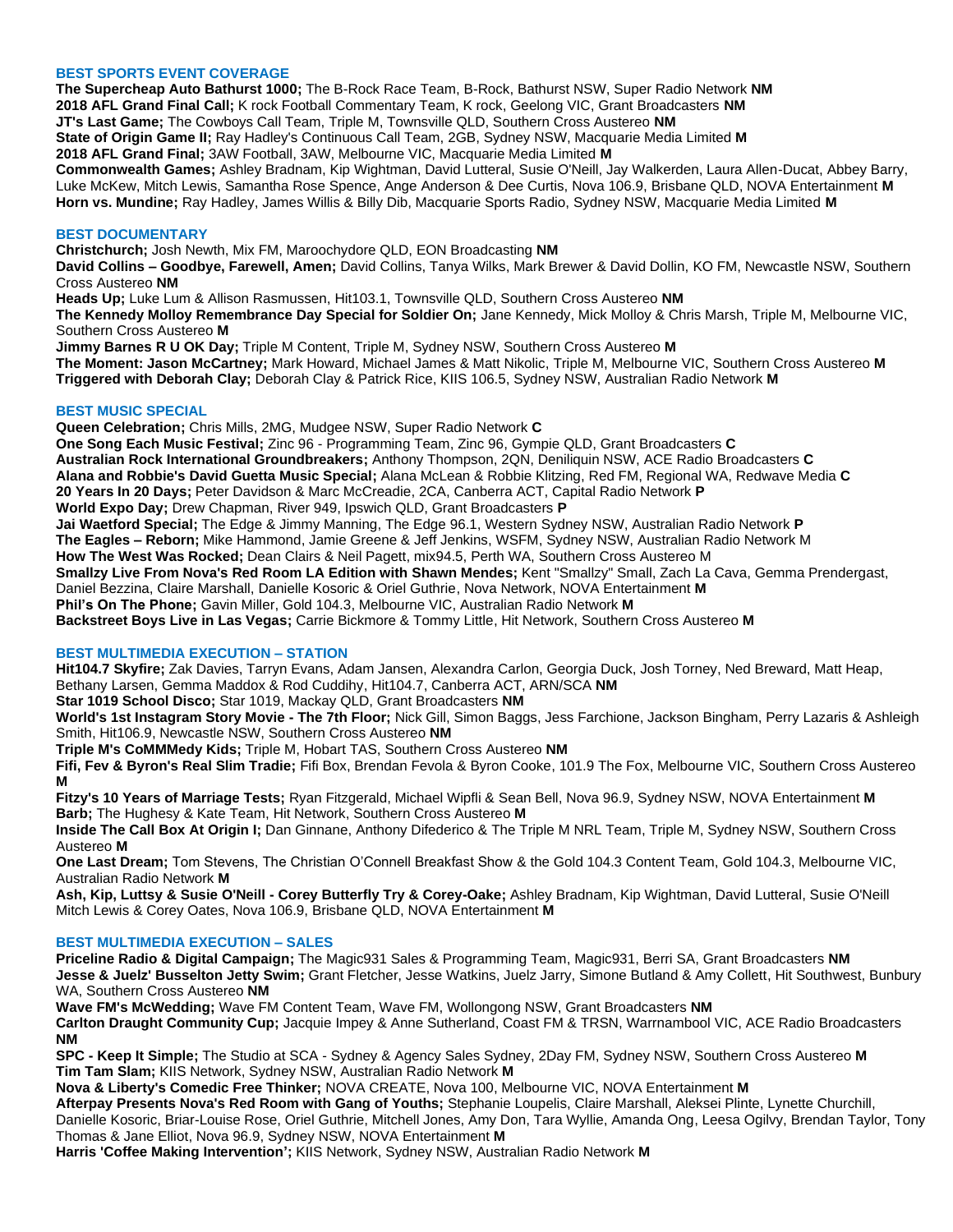# **BEST MARKETING CAMPAIGN**

**Sea FM Sing It Out;** SCA Marketing, Sea FM, Gold Coast QLD, Southern Cross Austereo **NM Star Rebrand;** Cassy Small, Star Network, QLD, Grant Broadcasters **NM**

**The Christian O'Connell Breakfast Show;** ARN Marketing Team, Gold 104.3, Melbourne VIC, Australian Radio Network **M Kennedy Molloy DUOS Version 2;** Jane Kennedy, Mick Molloy & SCA Marketing, Triple M, Melbourne VIC, Southern Cross Austereo **M Smoothfm 'Noisey Neighbour ft. Sam Smith';** Tony Thomas, Leanne Gibb, Troy Pearce & Claire Marshall, smoothfm Network, NOVA Entertainment **M**

**Jonesy & Amanda;** ARN Marketing and WSFM Content Team, WSFM, Sydney NSW, Australian Radio Network **M SING IT OUT Campaign;** SCA Marketing, 2Day FM, Sydney NSW, Southern Cross Austereo **M**

# **BEST STATION PROMOTION**

**Dive for a Diamond;** Power FM Promotions Team, Power FM, Muswellbrook NSW, Grant Broadcasters **C**

**Stolzy & Damo's Town Songs;** Glenn Stolzenhein, Damien Leith & Sam Arenson, Power FM, Muswellbrook NSW, Grant Broadcasters **C The People's Ice Cream;** Mandy Page, Triple M, Griffith NSW, Southern Cross Austereo **C**

**2AY All Stars vs The Danihers;** 2AY Team, 2AY, Albury NSW, ACE Radio Broadcasters **P**

**Rabbit & Julie Goodwin's Cash Call;** Shayne Sinclair, Cassie Grentell, Loren Walsh, Dave Rabbetts & Julie Goodwin, Star 104.5, Gosford NSW, NOVA Entertainment **P**

**Mow The MMM's;** Jay Shipston, Dave Peters, Angela Julian & Annita Mckinnon, Triple M, Mackay QLD, Southern Cross Austereo **P Fitzy & Wippa's Backyard Cricket Match at the PM's House;** The Fitzy & Wippa Backyard Cricket Team, Nova 96.9, Sydney NSW, NOVA Entertainment **M**

**Win Russell Crowe's Merc;** Triple M Sydney Promotions, Triple M, Sydney NSW, Southern Cross Austereo **M Smarter than Suse?!;** Ashley Bradnam, Kip Wightman, David Lutteral, Susie O'Neill, Dee Curtis, Jay Walkerden, Laura Allen-Ducat, Abbey Barry & Bree Clements, Nova 106.9, Brisbane QLD, NOVA Entertainment **M Homecoming;** Nova 93.7 Product Team, Nova 93.7, Perth WA, NOVA Entertainment **M**

### **BEST SALES PROMOTION**

**Tanya & Steve's Mine OB;** Triple M Newcastle Promotions Team, Triple M, Newcastle NSW, Southern Cross Austereo **NM Wave FM's McWedding;** Wave FM Content Team, Wave FM, Wollongong NSW, Grant Broadcasters **NM Secret Car Sound;** Kylie Hewitt, Matt Stephan, Dennis Guthrie & Corey Kay, Gold 92.5, Gold Coast QLD, Southern Cross Austereo **NM Selleys Glue Gus to a Wall;** Triple M Sydney Promotions & Matt Reko, Triple M, Sydney NSW, Southern Cross Austereo **M Live for Free - House & Land;** Hit105, Brisbane QLD, Southern Cross Austereo **M**

**Jonesy & Amanda's Sydney Lunar Festival World Record Yum Cha ;** Brendan Jones, Amanda Keller & The WSFM Team, WSFM, Sydney NSW, Australian Radio Network **M**

**Nova & Anaconda's Floatchella;** Nova 100, Melbourne VIC, NOVA Entertainment **M**

# **BEST SHOW PRODUCER – ENTERTAINMENT/MUSIC**

**Ashleigh Smith - Nick, Jess & Simon;** Hit106.9 Newcastle NSW, Southern Cross Austereo, **NM Tom Lewis - Fresh Daily;** K rock, Geelong VIC, Grant Broadcasters **NM Rhea Gillie - Fairsy's Big Breakfast;** LAFM, Launceston TAS, Grant Broadcasters, **NM Leon Sjogren - Fifi, Fev & Byron;** 101.9 The Fox, Melbourne VIC, Southern Cross Austereo **M Nic McClure - Kate, Tim & Marty;** Nova Network, NOVA Entertainment **M Tom Ivey - Fitzy & Wippa;** Nova 96.9, Sydney NSW, NOVA Entertainment **M Scott Menz - The Big Breakfast with Marto, Robin & The Moonman;** Triple M, Brisbane QLD, Southern Cross Austereo **M Millie Michael - Jonesy & Amanda;** WSFM, Sydney NSW, Australian Radio Network **M**

# **BEST SHOW PRODUCER – TALK/CURRENT AFFAIRS**

**Eddie Williams - Tim Shaw Breakfast Show;** 2CC, Canberra ACT, Capital Radio Network **NM Melissa Redman - Tasmania Talks with Brian Carlton;** LAFM, Launceston TAS, Grant Broadcasters **NM Zac McLean - The Ben Fordham Show;** 2GB, Sydney NSW, Macquarie Media Limited **M John Redman - The Ray Hadley Morning Show;** 2GB, Sydney NSW, Macquarie Media Limited **M Alyssa Allen - 3AW Drive;** 3AW, Melbourne VIC, Macquarie Media Limited **M Jessica Issa - The Night Shift with Luke Bona;** Triple M, Sydney NSW, Southern Cross Austereo **M**

#### **BEST PROGRAM DIRECTOR**

**Chris Mueller;** Magic931 & 5RM, Berri SA, Grant Broadcasters **C Len Pakot;** 3SH & MIXX FM, Swan Hill VIC, ACE Radio Broadcasters **C Tim Bergh;** 2EC, Bega NSW, Grant Broadcasters **C Glenn Stolzenhein;** Power FM & 2NM, Muswellbrook NSW, Grant Broadcasters **C Michael Moffett;** Triple M & Hit105.5, Coffs Harbour NSW, Southern Cross Austereo **C Ryan Khay;** TRFM, Traralgon VIC, ACE Radio Broadcasters **P Shayne Sinclair;** Star 104.5, Gosford NSW, NOVA Entertainment **P Amy Collett;** Triple M & Hit FM, Bunbury WA, Southern Cross Austereo **Corey Kay;** Sea FM & Gold 92.5, Gold Coast QLD, Southern Cross Austereo **P Ben Latimer;** Nova 96.9, Sydney NSW, NOVA Entertainment **M Georgie Page;** smoothfm Network, NOVA Entertainment **M Amanda Lee;** 101.9 The Fox, Melbourne VIC, Southern Cross Austereo **M Tony Aldridge;** Mix 102.3, Adelaide SA, Australian Radio Network **M**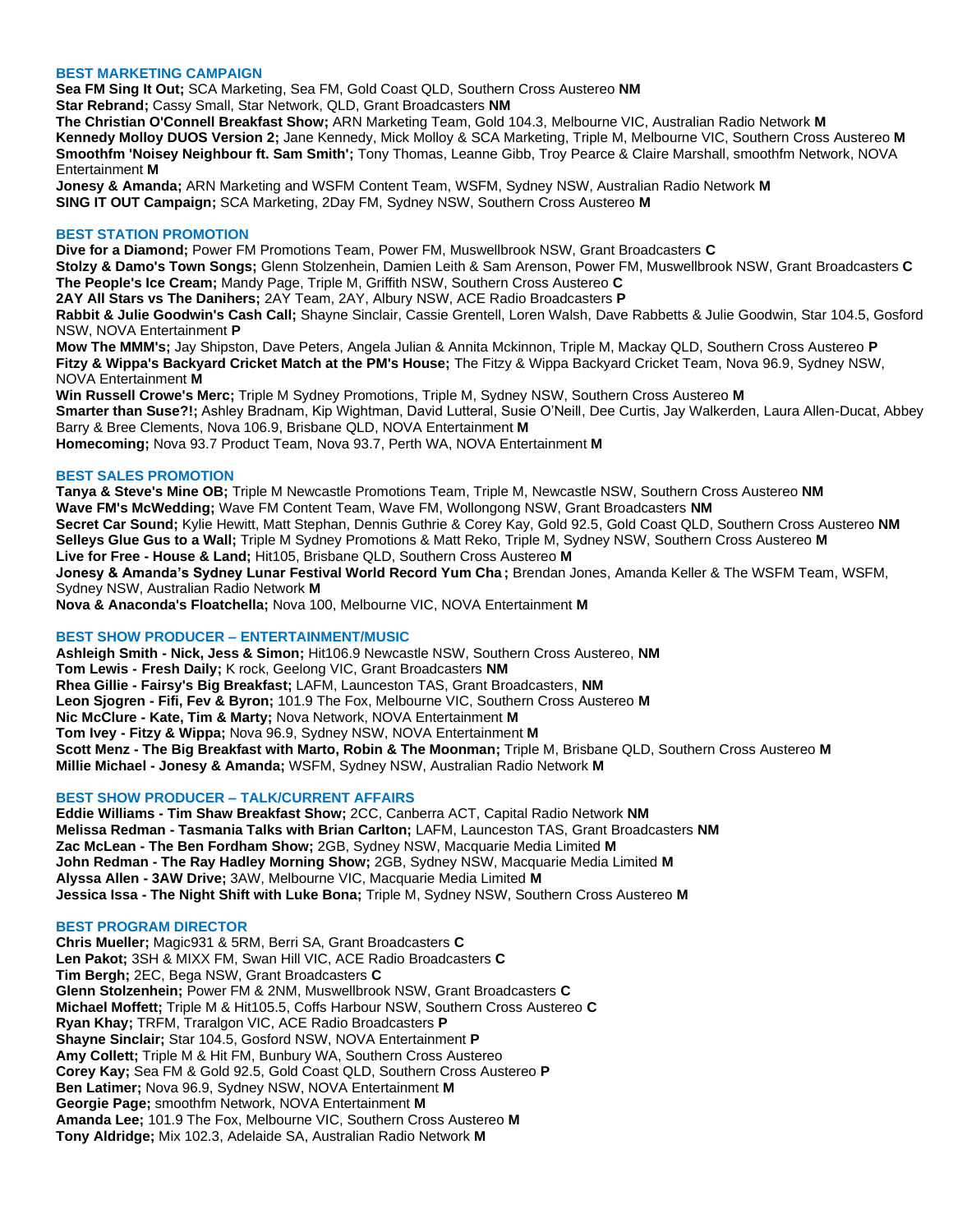#### **BEST MUSIC DIRECTOR**

**Chris Mueller;** Magic931 & 5RM, Berri SA, Grant Broadcasters **C Mike Ormond-Birch;** Sea FM, Devonport & Burnie TAS, Grant Broadcasters **C Chris Tennant;** 2XL, Jindabyne NSW, Capital Radio Network **C Jake Powell;** Hit106.9, Newcastle NSW, Southern Cross Austereo **P Leanne Stamps;** K rock, Geelong VIC, Grant Broadcasters **P Trent Towson;** Sea FM, Gold Coast QLD, Southern Cross Austereo **P Andrew Very;** Gold 92.5, Gold Coast QLD, Southern Cross Austereo **P Scott Baker-Smith;** Nova 100, Melbourne VIC, NOVA Entertainment **M Jack Ball;** Hit105, Brisbane QLD, Southern Cross Austereo **M Brad McNicol;** KIIS Network, Australian Radio Network **M Georgina Marckwald;** Nova 106.9, Brisbane QLD, NOVA Entertainment **M**

#### **BEST PROMOTIONS DIRECTOR**

**Brooke Bennett;** Mix FM & Sea FM, Maroochydore QLD, EON Broadcasting **NM Carly Finch;** Hit106.9 & Triple M, Newcastle NSW, Southern Cross Austereo **NM Molly Perrett;** K rock & bay 93.9, Geelong VIC, Grant Broadcasters **NM Cassie Grentell;** Star 104.5, Gosford NSW, NOVA Entertainment **NM Kat Tonkin;** smoothfm, Sydney NSW, NOVA Entertainment **M Nick Bartley;** Hit105, Brisbane QLD, Southern Cross Austereo **M Emma Drennan;** KIIS 106.5 & WSFM, Sydney NSW, Australian Radio Network **M Melissa Ratchford;** KIIS 101.1 & Gold 104.3, Melbourne VIC, Australian Radio Network **M**

# **BEST NEWS PRESENTER COUNTRY & PROVINCIAL**

**Sarah Boorer;** 2BS & B-Rock, Bathurst NSW, Super Radio Network **C Tonia Liosatos;** 2EC, Bega NSW, Grant Broadcasters **C Michael Prevedello;** 2GN, Goulburn NSW, Capital Radio Network **C Emma Elsom;** 3WM & Mixx FM, Horsham VIC, ACE Radio Broadcasters **C Rebecca Dakin;** Hot Tomato, Southport QLD, Grant Broadcasters **P Renee Criddle**: i98FM, Wollongong NSW, WIN Network **P Travis Winks;** Wave FM, Wollongong NSW, Grant Broadcasters **P Rod McLeod;** Gold 92.5, Gold Coast QLD, Southern Cross Austereo **P**

#### **BEST NEWS PRESENTER - METRO AM**

**Amie Meehan;** 2GB, Sydney NSW, Macquarie Media Limited **M Erin Maher;** 2GB, Sydney NSW, Macquarie Media Limited **M Georgia Holland;** 2GB, Sydney NSW, Macquarie Media Limited **M Denis O'Kane;** 3AW, Melbourne VIC, Macquarie Media Limited **M Mel Usher;** FIVEaa, Adelaide SA, NOVA Entertainment **M**

#### **BEST NEWS PRESENTER - METRO FM**

**Michelle Stephenson;** Nova 96.9, Sydney NSW, NOVA Entertainment **M Sasha Tannock;** Triple M, Sydney NSW, Southern Cross Austereo **M Patrina Jones;** Gold 104.3, Melbourne VIC, Australian Radio Network **M Steve Blanda;** smoothfm, Sydney NSW, NOVA Entertainment **M Ange Anderson;** Nova 106.9, Brisbane QLD, NOVA Entertainment **M**

#### **ENGINEERING EXCELLENCE**

**Project Typhoon - SCA Playout System Rollout;** James Dearness, Cameron St Clair & the Project Typhoon Team, Sydney NSW, Southern Cross Austereo

**ARN iHeartRadio – Cloud Based Ad Insertion System;** Dan Ennis & Tracey Gillan, Sydney NSW, Australian Radio Network **Hit 104.7 Skyfire 2019 Live Broadcast & Pyrotechnic Synchronisation;** Alex Orr, Christian Westenfelder & Nick Payne, Canberra ACT, ARN/SCA

#### **BEST ACHIEVEMENT IN PRODUCTION**

**Simon Valentine;** Hit102.3, Port Macquarie NSW, Southern Cross Austereo **C Dylan Finch;** Eagle FM, Goulburn NSW, Capital Radio Network **C Brendan Egan & Troy McInnes;** Hitz 939, Bundaberg QLD, Grant Broadcasters **C Allison Rasmussen;** Triple M, Townsville QLD, Southern Cross Austereo **P Chris Crickmay;** Gold 92.5, Gold Coast QLD, Southern Cross Austereo **P Dennis Guthrie;** Gold 92.5, Gold Coast QLD, Southern Cross Austereo **P Jerimiah Busniak;** Hit105, Brisbane QLD, Southern Cross Austereo **M Mike Santos;** 101.9 The Fox, Melbourne VIC, Southern Cross Austereo **M Jeff Nielsen;** WSFM, Sydney NSW, Australian Radio Network **M David Konsky;** Hit Network, Southern Cross Austereo **M**